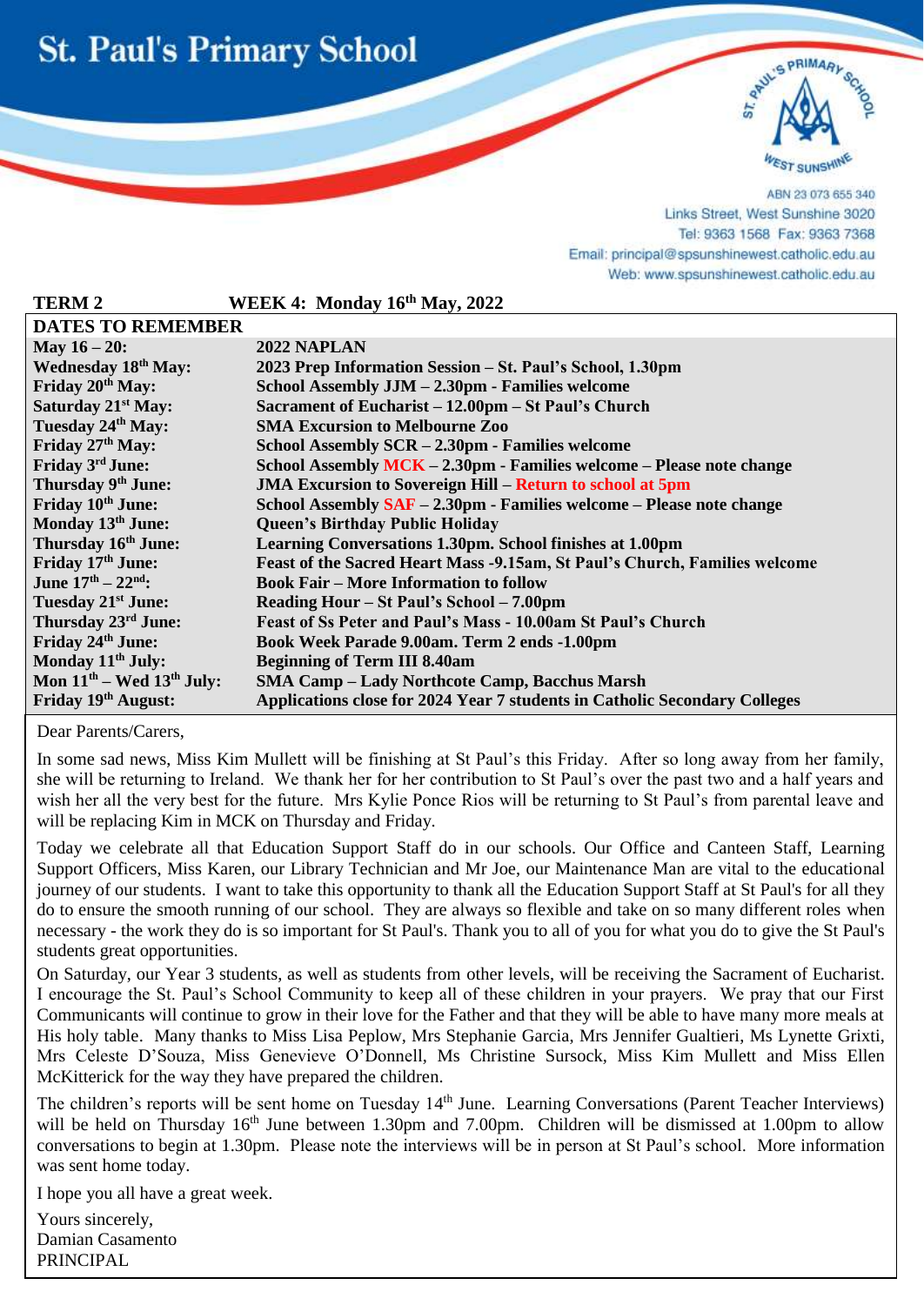### **UPCOMING LEARNING CONVERSATIONS – Thursday, June 16th**

Learning Conversations (Parent Teacher Interviews) will be held on Thursday 16<sup>th</sup> June 2022 from 1.30pm. Please refer to the hard copies of the letter and the booking instructions sent home via your eldest children today for the details.

**Bookings will open on Monday 23rd May at 4.00pm** and must be finalised before **4pm on Thursday 9th June, 2022**, when bookings for this event will close. Please note that these conversations will be held at St Paul's in person. Interviews will run for ten minutes - however you will need to allow 10 minutes between each interview so you can move from one classroom to another. Please go to [www.schoolinterviews.com.au](http://www.schoolinterviews.com.au/) and use the code **'qvsnp'** to get access to the booking page.

For parents that do not have internet access, please call the school to arrange a time. Parents may send a note to school with the approximate times they require, or phone the school on 9363 1568 for support.

### **SMA MELBOURNE ZOO EXCURSION – Tuesday, May 24th**

On Tuesday 24<sup>th</sup> May, SMA students will visit Melbourne Zoo to learn about animal adaptations. Please ensure students bring their lunch, snack and water bottle in a small rucksack. They need to wear their winter uniform. Students will not need to bring money or a device on the excursion.

## **JMA UPCOMING EXCURSION TO SOVEREIGN HILL – Thursday, June 9th**

As part of our Inquiry Unit of work, 'Then and Now', JMA students will be attending an extended day excursion to Sovereign Hill on Thursday, June  $9<sup>th</sup>$ . The excursion will inform students of the history of Victoria as well as being a vital part of the Outdoor Education Program at St. Paul's. **Buses will leave at 9am and return to school by 5pm.**

 are unable to purchase items for their child from the venue. Please refer to the note already sent home for more info. On the excursion day, students will need to bring their own bag or backpack clearly marked with their name that they can carry with them throughout the day. They will need to pack playlunch, lunch, a drink bottle with water and snacks to last them the day. Please note that students are unable to buy food or drinks from the excursion venue and parents

**Please complete the permission note and return it to school by Friday, May 20th .** 

### **IMPORTANT DATES FOR 2022**

child will not be enrolled in your school of choice. The following dates are very important for **ALL** students who will be attending secondary school in 2024 – our current Year 5 students. If applications for Catholic Secondary School are not in by Friday 19<sup>th</sup> August, 2022 your

**19th August 2022:** Applications close for 2024 Year 7 students in Catholic Secondary Colleges – our current Year 5 Students

**21st October 2022:** Offers posted to prospective 2024 Year 7 applicants

**11th November 2022:** Final date for families to accept offers made by the Secondary School

#### **PREP ENROLMENTS - 2023**

Enrolments for Prep 2023 are now open. We encourage any parents/carers who have not enrolled their child for Prep in 2023 to do so. Please contact the school office for an enrolment form. There will be several information sessions for 2023 Prep Parents/Carers. The next session will be held on Wednesday, 18<sup>th</sup> May, at 1.30pm. Please let any interested people know of this date. Please ask them to contact the office to advise if they will be attending the session.

#### **SCHOOL UNIFORM**

Please note that all students are required to wear full Winter uniform from May  $1<sup>st</sup>$ . With the exception of School photo day tomorrow, children may choose which uniform to wear depending on the weather during the next two weeks. Hats are required until the end of April.

#### **CANTEEN – VOLUNTEERS NEEDED URGENTLY for FRIDAYS**

Volunteers are urgently required to assist in the Canteen on **Fridays**. Any help would be greatly appreciated, in particular **between 12pm-1pm** to assist with putting lunches into Class Baskets. Please contact the Office if you can help. Thanks.

### **CAMPS, SPORTS AND EXCURSION FUND**

Camps, Sports and Excursion Fund is Government Funding to assist families to cover the costs of school excursions, camps and sporting activities. Centrelink health care card holders and Pensioner Concession card holders may be eligible for a payment of \$125. An CSEF Application Form were already sent home – if you think you qualify for the CSEF, please return the form to school, along with a copy of your Centrelink Card. There was also information sent home about the new fee concession program – please visit the office to obtain a form if you would like to apply for this fee concession program.